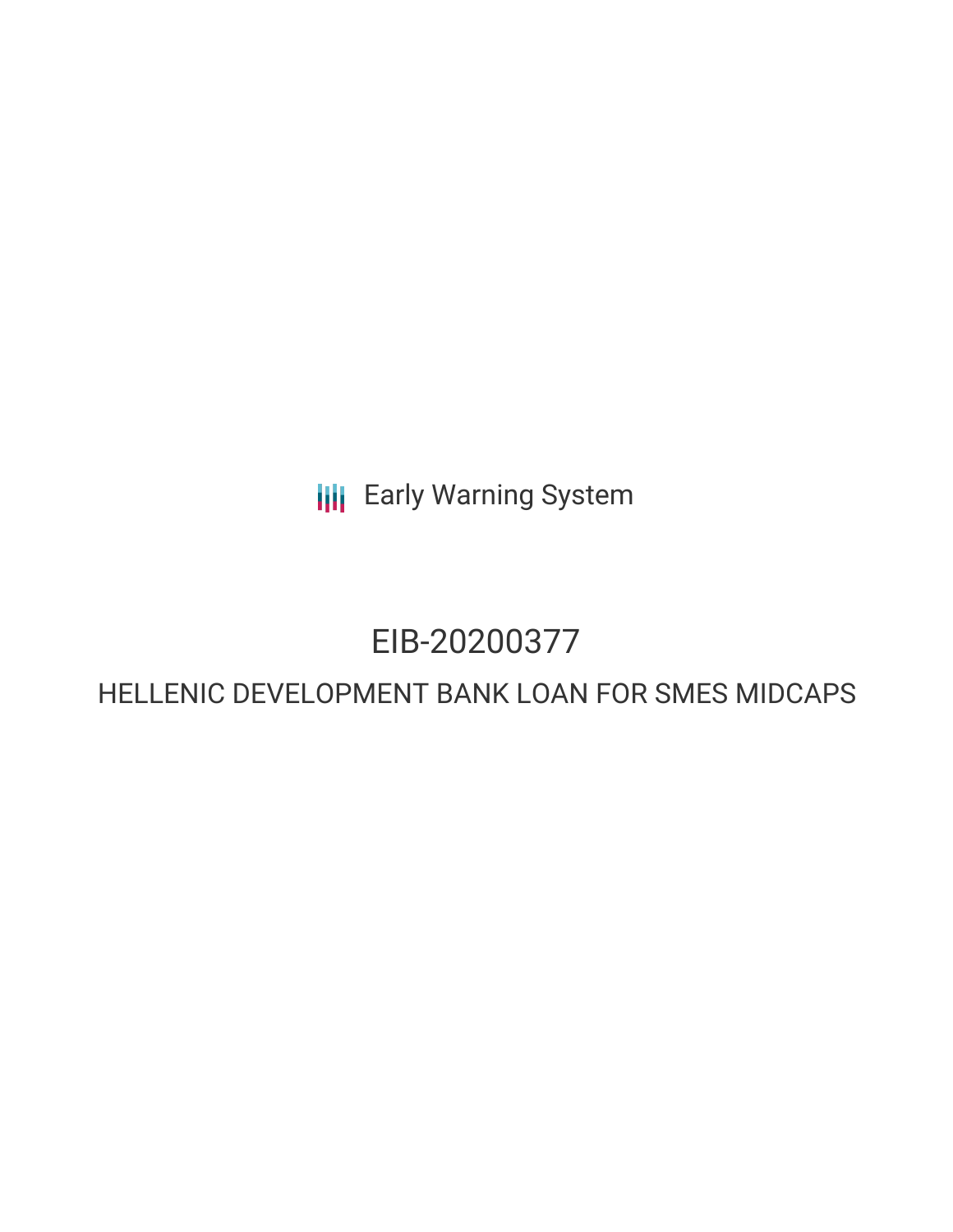

### **Quick Facts**

| <b>Countries</b>              | Greece                              |
|-------------------------------|-------------------------------------|
| <b>Financial Institutions</b> | European Investment Bank (EIB)      |
| <b>Status</b>                 | Approved                            |
| <b>Bank Risk Rating</b>       | J                                   |
| <b>Borrower</b>               | <b>HELLENIC DEVELOPMENT BANK SA</b> |
| <b>Sectors</b>                | Finance                             |
| <b>Investment Type(s)</b>     | Loan                                |
| <b>Loan Amount (USD)</b>      | \$484.06 million                    |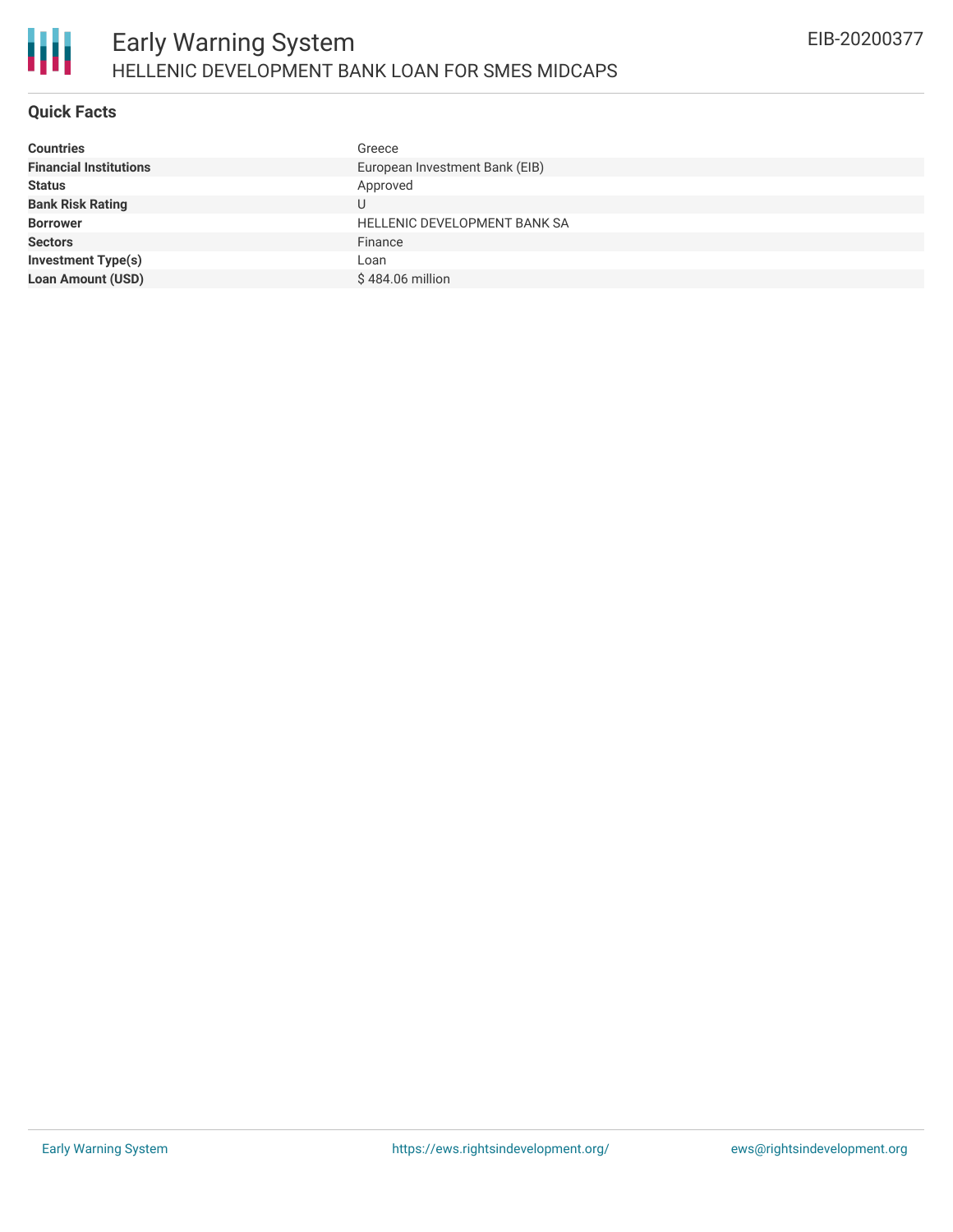

## **Project Description**

The loan proceeds will be used as a working capital loan to small and medium-sized enterprises (SMEs) and mid-caps' liquidity needs as a response to the COVID-19 crisis.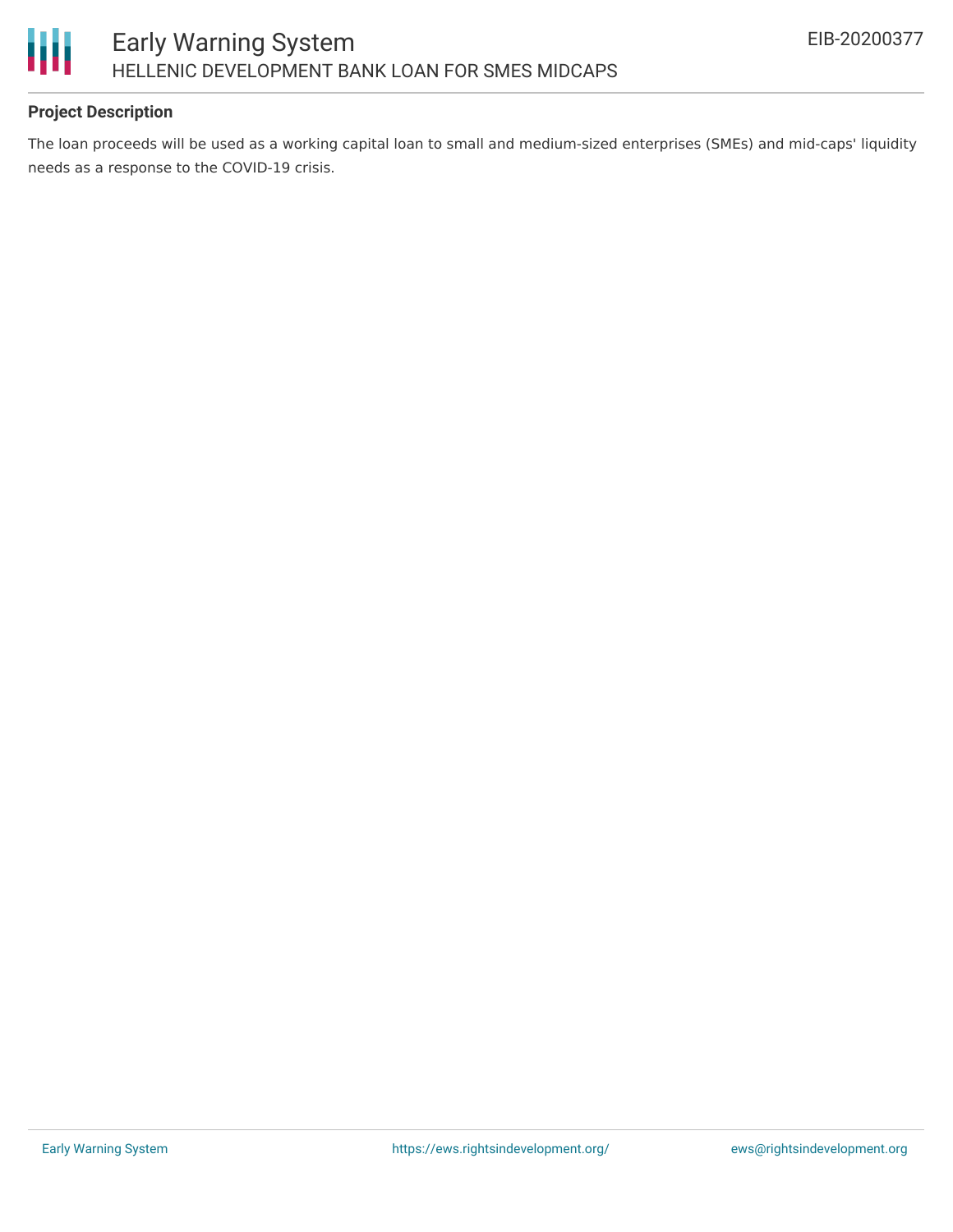

#### **Investment Description**

European Investment Bank (EIB)